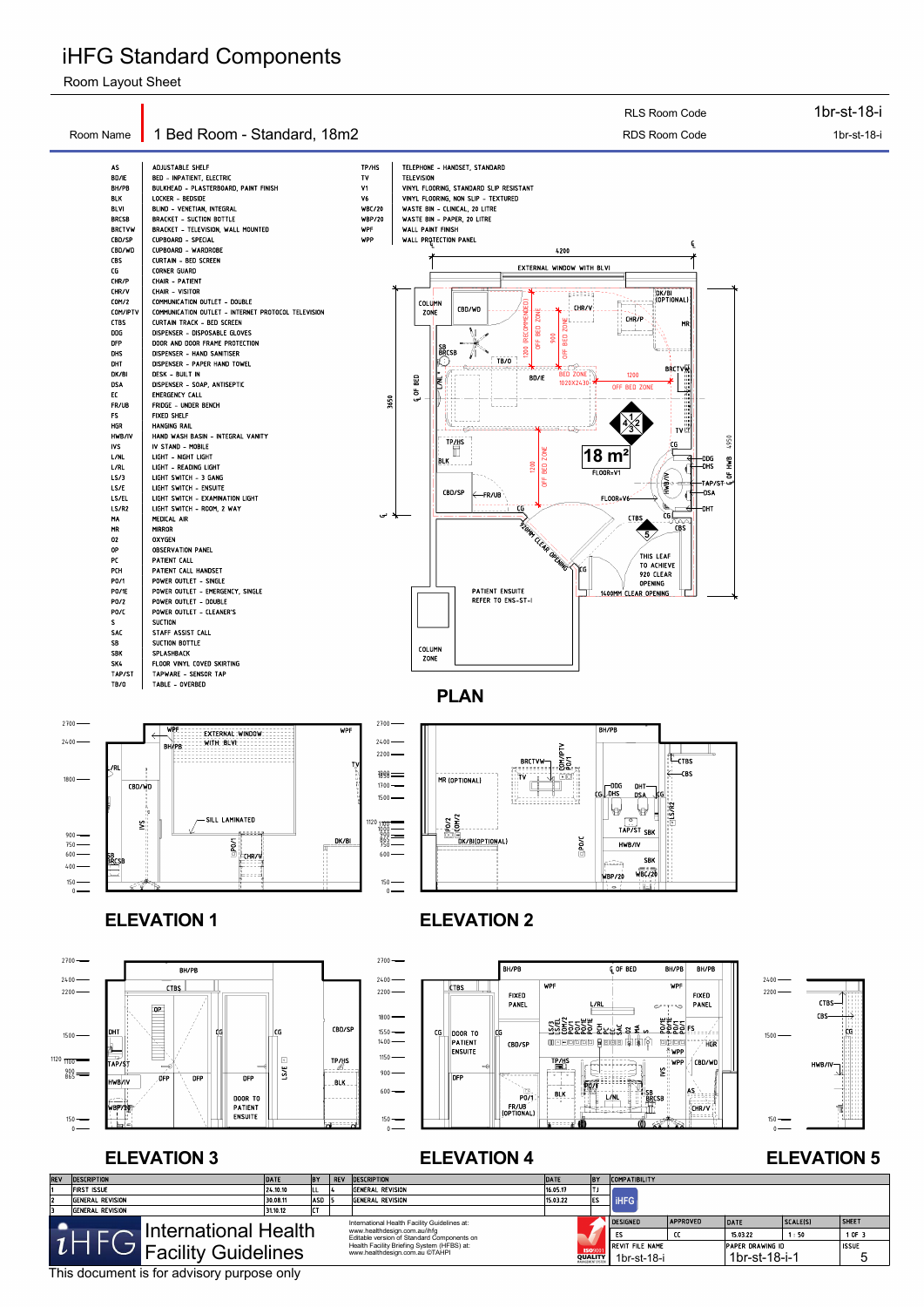## iHFG Standard Components

Room Layout Sheet



This document is for advisory purpose only

| <b>REV</b> | <b>DESCRIPTION</b>   | DATE                                                                                                                       | <b>BY</b> | REV | <b>DESCRIPTION</b>                                                           | BY<br><b>DATE</b><br><b>COMPATIBILITY</b> |                                                       |                                        |                        |                                          |  |              |
|------------|----------------------|----------------------------------------------------------------------------------------------------------------------------|-----------|-----|------------------------------------------------------------------------------|-------------------------------------------|-------------------------------------------------------|----------------------------------------|------------------------|------------------------------------------|--|--------------|
|            | FIRST ISSUE          | 24.10.10                                                                                                                   |           |     | General Revision                                                             | 16.05.17                                  | TJ                                                    |                                        |                        |                                          |  |              |
| 12         | General Revision     | 30.08.11                                                                                                                   | ASD.      |     | General Revision                                                             | 15.03.22                                  | lES                                                   | <b>IHFG</b>                            |                        |                                          |  |              |
|            | General Revision     | 31.10.12                                                                                                                   | $- -$     |     |                                                                              |                                           |                                                       |                                        |                        |                                          |  |              |
|            | International Health | International Health Facility Guidelines at:<br>www.healthdesign.com.au/ihfg<br>Editable version of Standard Components on |           |     | <b>DESIGNED</b>                                                              | <b>APPROVED</b><br>cc                     | DATE<br>15.03.22                                      | SCALE(S) <br>1:50                      | <b>SHEET</b><br>2 OF 3 |                                          |  |              |
|            |                      | Facility Guidelines                                                                                                        |           |     | Health Facility Briefing System (HFBS) at:<br>www.healthdesign.com.au ©TAHPI |                                           | <b>ISO</b> 900<br><b>QUALITY</b><br>MANAGEMENT SYSTEM | <b>IREVIT FILE NAME</b><br>1br-st-18-i |                        | <b>PAPER DRAWING ID</b><br>1br-st-18-i-2 |  | <b>ISSUE</b> |

**REFLECTED CEILING PLAN**